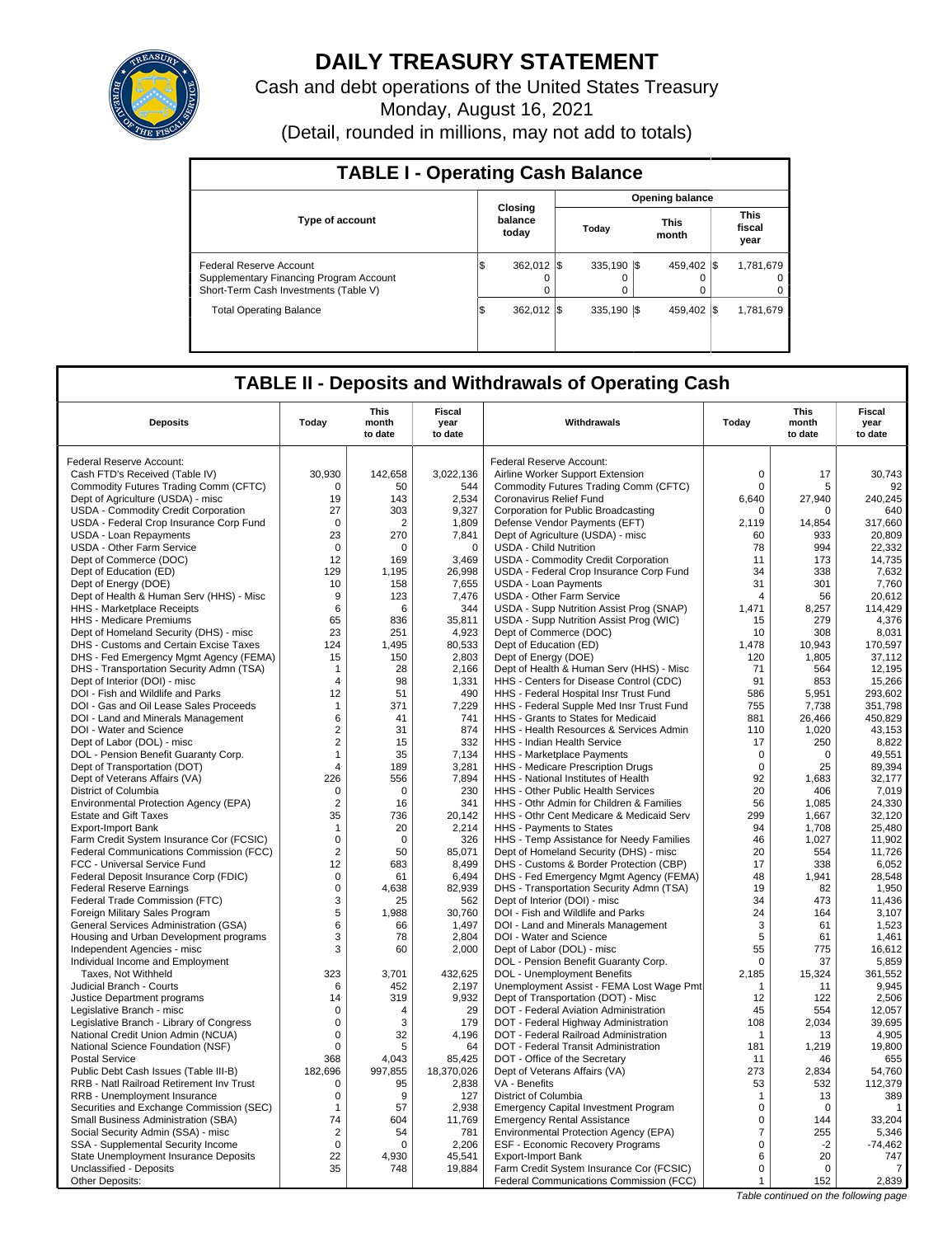|                                                                        |             |                                 |                                    | <b>TABLE II cont. - Deposits and Withdrawals of Operating Cash</b>   |                 |                                    |                                  |
|------------------------------------------------------------------------|-------------|---------------------------------|------------------------------------|----------------------------------------------------------------------|-----------------|------------------------------------|----------------------------------|
| <b>Deposits</b>                                                        | Today       | <b>This</b><br>month<br>to date | Fiscal<br>year<br>to date          | Withdrawals                                                          | Today           | This<br>month<br>to date           | <b>Fiscal</b><br>year<br>to date |
| <b>Thrift Savings Plan Transfer</b>                                    | 193         | 1.659                           | 41.790                             | FCC - Universal Service Fund                                         | 21              | 169                                | 7.418                            |
|                                                                        |             |                                 |                                    | Federal Deposit Insurance Corp (FDIC)                                | $\mathbf 0$     | 20                                 | 822                              |
|                                                                        |             |                                 |                                    | Federal Employees Insurance Payments                                 | 213             | 4,153                              | 78,234                           |
|                                                                        |             |                                 |                                    | Federal Salaries (EFT)                                               | 100             | 7,717                              | 181,007                          |
|                                                                        |             |                                 |                                    | Federal Trade Commission (FTC)                                       | $\Omega$        | 65                                 | 519                              |
|                                                                        |             |                                 |                                    | General Services Administration (GSA)                                | 52              | 1,448                              | 23,769                           |
|                                                                        |             |                                 |                                    | Housing and Urban Development programs                               | 103             | 4,886                              | 64,870                           |
|                                                                        |             |                                 |                                    | Independent Agencies - misc                                          | 10              | 163                                | 3,395                            |
|                                                                        |             |                                 |                                    | <b>Interest on Treasury Securities</b>                               | 44,068          | 52,358                             | 277,412                          |
|                                                                        |             |                                 |                                    | IRS - Advanced Child Tax Credit (EFT)                                | $\mathbf 0$     | 11,458                             | 24,194                           |
|                                                                        |             |                                 |                                    | IRS - Economic Impact Payments (EFT)                                 | $\Omega$        | 636                                | 442,326                          |
|                                                                        |             |                                 |                                    | IRS Tax Refunds Business (EFT)                                       | 111             | 628                                | 27,242                           |
|                                                                        |             |                                 |                                    |                                                                      |                 |                                    |                                  |
|                                                                        |             |                                 |                                    | IRS Tax Refunds Individual (EFT)                                     | 275             | 5,440                              | 324,163                          |
|                                                                        |             |                                 |                                    | Judicial Branch - Courts                                             | 8<br>80         | 61                                 | 1,542                            |
|                                                                        |             |                                 |                                    | Justice Department programs                                          |                 | 1,009                              | 18,536                           |
|                                                                        |             |                                 |                                    | Legislative Branch - misc                                            | 5               | 52                                 | 1,098                            |
|                                                                        |             |                                 |                                    | Legislative Branch - Library of Congress                             | $\mathbf{1}$    | 13                                 | 654                              |
|                                                                        |             |                                 |                                    | <b>NASA</b>                                                          | 110             | 1.056                              | 17,526                           |
|                                                                        |             |                                 |                                    | National Credit Union Admin (NCUA)                                   | $\mathbf{1}$    | 3                                  | 1,849                            |
|                                                                        |             |                                 |                                    | National Science Foundation (NSF)                                    | 23              | 402                                | 5,906                            |
|                                                                        |             |                                 |                                    | Postal Service Money Orders and Other                                | 128             | 1,759                              | 37,537                           |
|                                                                        |             |                                 |                                    | Public Debt Cash Redemp. (Table III-B)                               | 118,462         | 910,194                            | 17,076,939                       |
|                                                                        |             |                                 |                                    | Railroad Retirement Board (RRB) - misc                               | 0               | 1                                  | 42                               |
|                                                                        |             |                                 |                                    | <b>RRB - Benefit Payments</b>                                        | $\overline{2}$  | 1,153                              | 12,873                           |
|                                                                        |             |                                 |                                    | Securities and Exchange Commission (SEC)                             | $\overline{2}$  | 32                                 | 1,041                            |
|                                                                        |             |                                 |                                    | Small Business Administration (SBA)                                  | 4,532           | 48,774                             | 598,035                          |
|                                                                        |             |                                 |                                    | Social Security Admin (SSA) - misc                                   | 13              | 160                                | 4,056                            |
|                                                                        |             |                                 |                                    | <b>SSA - Benefits Payments</b>                                       | 55              | 43,394                             | 874,729                          |
|                                                                        |             |                                 |                                    | SSA - Supplemental Security Income                                   | 8               | 166                                | 50,130                           |
|                                                                        |             |                                 |                                    | <b>Transportation Services</b>                                       | 468             | 468                                | 468                              |
|                                                                        |             |                                 |                                    | Other Withdrawals:                                                   |                 |                                    |                                  |
|                                                                        |             |                                 |                                    | Agency for Internat'l Development                                    | 84              | 767                                | 19,437                           |
|                                                                        |             |                                 |                                    | Puerto Rico-Refund of IRS Collections                                | 54              | 71                                 | 846                              |
|                                                                        |             |                                 |                                    | State Department                                                     | 59              | 907                                | 15,557                           |
|                                                                        |             |                                 |                                    | Unclassified                                                         | 1,289           | 13,679                             | 294,414                          |
| <b>Total Other Deposits</b><br>Change in Balance of Uncollected        | 193         | 3,283                           | 74,338                             | Total, Other Withdrawals                                             | 1,485           | 27,987                             | 675,944                          |
| Funds                                                                  | $\mathbf 0$ | 0                               | $\mathbf 0$                        |                                                                      |                 |                                    |                                  |
| <b>Transfers from Depositaries</b>                                     | $\mathbf 0$ | 0                               | 0                                  | <b>Transfers to Depositaries</b>                                     | $\mathbf 0$     | 0                                  | 0                                |
| <b>Total Federal Reserve Account</b>                                   | 215,459     | 1,173,840                       | 22,554,652                         | <b>Total Federal Reserve Account</b>                                 | 188,637         | 1,271,230                          | 23,974,319                       |
| Short-Term Cash Investments:<br>Transfers from Federal Reserve Account |             |                                 |                                    | Short-Term Cash Investments:<br>Transfers to Federal Reserve Account |                 |                                    |                                  |
| (Table V)                                                              | $\Omega$    | $\Omega$                        | $\mathbf 0$                        | (Table V)                                                            | $\Omega$        |                                    |                                  |
| Total Deposits (excluding transfers)                                   |             |                                 | 215,459 \$ 1,173,840 \$ 22,554,652 | Total Withdrawals (excluding transfers)                              | \$              | 188,637 \$ 1,271,230 \$ 23,974,319 |                                  |
|                                                                        |             |                                 |                                    | Net Change in Operating Cash Balance                                 | \$<br>26,822 \$ |                                    | $-97,390$ \$ $-1,419,667$        |

|                                          |       |                       |                                 |                           |             | <b>TABLE III-A - Public Debt Transactions</b> |                  |                                 |  |                           |
|------------------------------------------|-------|-----------------------|---------------------------------|---------------------------|-------------|-----------------------------------------------|------------------|---------------------------------|--|---------------------------|
| <b>Issues</b>                            | Today |                       | <b>This</b><br>month<br>to date | Fiscal<br>year<br>to date |             | <b>Redemptions</b>                            | Today            | <b>This</b><br>month<br>to date |  | Fiscal<br>year<br>to date |
| Marketable:                              |       |                       |                                 |                           |             | Marketable:                                   |                  |                                 |  |                           |
| Bills:                                   |       |                       |                                 |                           |             | <b>Bills</b>                                  |                  | $0 \,$ $\upbeta$<br>603,309 \$  |  | 14,460,350                |
| <b>Regular Series</b>                    |       | $0 \,$ $\upbeta$      | 437,307 \$                      |                           | 9,447,434   | <b>Notes</b>                                  | 105,306          | 269,062                         |  | 2,052,315                 |
| <b>Cash Management Series</b>            |       |                       | 100,004                         |                           | 4,060,138   | <b>Bonds</b>                                  | 9,506            | 9,506                           |  | 29,649                    |
| <b>Notes</b>                             |       | 143,168               | 374,374                         |                           | 3,765,170   | <b>Federal Financing Bank</b>                 |                  |                                 |  | 1,209                     |
| <b>Bonds</b>                             |       | 39,046                | 65,344                          |                           | 628,868     | Nonmarketable:                                |                  |                                 |  |                           |
| Inflation-Protected Securities Increment |       | 1,442                 | 8,037                           |                           | 68,703      | United States Savings Securities              | 36               | 479                             |  | 9,269                     |
| Federal Financing Bank                   |       |                       |                                 |                           |             | <b>Government Account Series</b>              | 392,288          | 3,918,080                       |  | 92,505,251                |
| Nonmarketable:                           |       |                       |                                 |                           |             | Hope Bonds                                    |                  |                                 |  |                           |
| United States Savings Securities:        |       |                       |                                 |                           |             | <b>Domestic Series</b>                        |                  |                                 |  | 71,549                    |
| Cash Issue Price                         |       | 10                    | 69                              |                           | 1,302       | <b>Foreign Series</b>                         |                  |                                 |  |                           |
| Interest Increment                       |       | 2                     | 340                             |                           | 3,602       | <b>State and Local Series</b>                 | 2,088            | 8,898                           |  | 93,356                    |
| <b>Government Account Series</b>         |       | 325,504               | 3,821,718                       |                           | 92,614,068  | Other                                         | 1,525            | 18,941                          |  | 360,451                   |
| Hope Bonds                               |       |                       |                                 |                           |             |                                               |                  |                                 |  |                           |
| <b>Domestic Series</b>                   |       |                       |                                 |                           |             |                                               |                  |                                 |  |                           |
| <b>Foreign Series</b>                    |       |                       |                                 |                           |             |                                               |                  |                                 |  |                           |
| State and Local Series                   |       | 16                    | 2,057                           |                           | 115,337     |                                               |                  |                                 |  |                           |
| Other                                    |       | 1,528                 | 18,933                          |                           | 360,996     | <b>Total Redemptions</b>                      | $510,750$ \$     | 4,828,274 \$                    |  | 109,583,399               |
| <b>Total Issues</b>                      |       | $510,715$ $\sqrt{\$}$ | 4,828,185 \$                    |                           | 111,065,640 | Net Change in Public Debt Outstanding         | $-35$ $\sqrt{5}$ | $-90$ $\sqrt{5}$                |  | 1,482,241                 |
|                                          |       |                       |                                 |                           |             |                                               |                  |                                 |  |                           |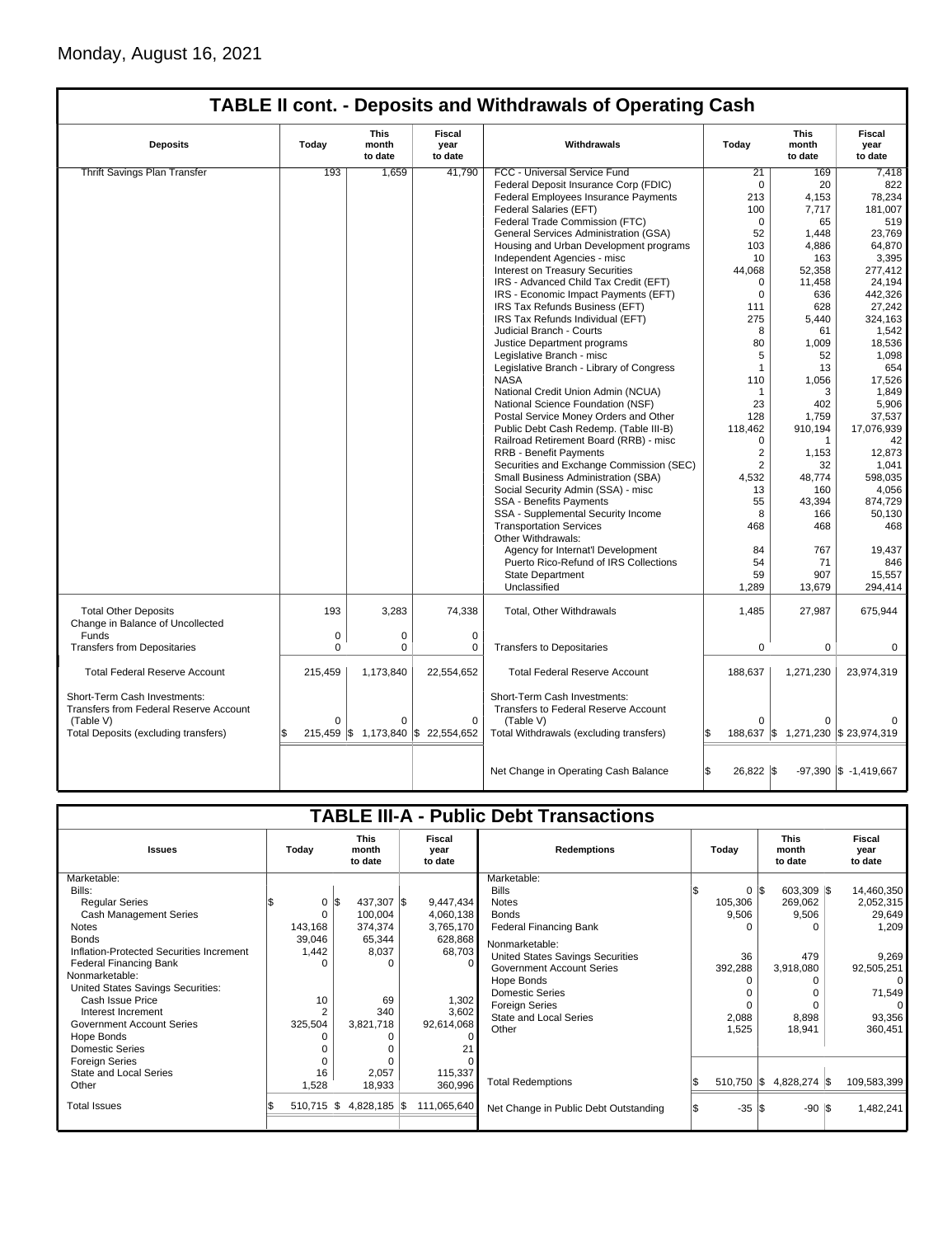| <b>TABLE III-B - Adjustment of Public Debt</b><br><b>Transactions to Cash Basis</b>                                                                                                                                                                                                                                                                                                                                                        |            |                                                                     |            |                                                                        |                                                                                                        |                                 |                                  |  |  |  |
|--------------------------------------------------------------------------------------------------------------------------------------------------------------------------------------------------------------------------------------------------------------------------------------------------------------------------------------------------------------------------------------------------------------------------------------------|------------|---------------------------------------------------------------------|------------|------------------------------------------------------------------------|--------------------------------------------------------------------------------------------------------|---------------------------------|----------------------------------|--|--|--|
| <b>Transactions</b>                                                                                                                                                                                                                                                                                                                                                                                                                        |            | Today                                                               |            |                                                                        |                                                                                                        | <b>This</b><br>month<br>to date | <b>Fiscal</b><br>year<br>to date |  |  |  |
| Public Debt Cash Issues:<br>Public Debt Issues (Table III-A)<br>Premium on New Issues<br>Discount on New Issues:<br>Bills $(-)$<br>Bonds and Notes (-)<br>Federal Financing Bank (-)<br>Government Account Transactions (-)<br>Hope Bonds (-)<br>Interest Increment on United States<br>Savings Securities (-)<br>Inflation-Protected Securities Increment<br><b>Total Public Debt Cash Issues</b><br>Deposited in Federal Reserve Account | \$<br>S.   | 510,715<br>O<br>0<br>1.071<br>n<br>325,504<br>2<br>1,442<br>182,696 | I\$<br>l\$ | 1,556<br>97<br>1,693<br>0<br>3,821,718<br>o<br>340<br>8,037<br>997,855 | 4,828,185   \$11,065,640<br>21,067<br>2,617<br>28,815<br>92,614,068<br>3.602<br>67,579<br>\$18,370,026 |                                 |                                  |  |  |  |
| <b>Public Debt Cash Redemptions:</b><br>Public Debt Redemptions (Table III-A)<br>Premium on Debt Buyback Operation<br>Discount on Debt Buyback Operation (-)<br>Federal Financing Bank (-)<br>Government Account Transactions (-)<br>Hope Bonds (-)<br><b>Total Public Debt Cash Redemptions</b><br>Withdrawn from Federal Reserve Acct.                                                                                                   | l\$<br>l\$ | 510,750<br>0<br>O<br>O<br>392,288<br>O<br>118,462                   | l\$<br>l\$ | 4,828,274<br>O<br>o<br>0<br>3,918,080<br>o                             | \$109,583,399<br>ŋ<br>1,209<br>92,505,251<br>O<br>910.194   \$17,076,939                               |                                 |                                  |  |  |  |

| <b>TABLE III-C - Debt Subject to Limit</b>                                        |                             |                                                                                                     |                           |                           |
|-----------------------------------------------------------------------------------|-----------------------------|-----------------------------------------------------------------------------------------------------|---------------------------|---------------------------|
|                                                                                   | Closing                     |                                                                                                     | Opening balance           |                           |
| <b>Balance Transactions</b>                                                       | balance<br>today            | Today                                                                                               | <b>This</b><br>month      | Fiscal<br>year            |
| Debt Held by the Public<br>Intragovernmental Holdings<br><b>Total Public Debt</b> | \$22,264,524<br>6,163,109   | \$22,275,282<br>6,152,385                                                                           | \$22,284,628<br>6,143,094 | \$21,018,952<br>5,926,439 |
| Outstanding<br>Less: Debt Not<br>Subject to Limit:                                | 28,427,632                  | 28,427,667                                                                                          | 28,427,722                | 26,945,391                |
| Other Debt                                                                        | 478                         | 478                                                                                                 | 478                       | 478                       |
| <b>Unamortized Discount</b>                                                       | 19,663                      | 19,698                                                                                              | 19,753                    | 17,271                    |
| <b>Federal Financing Bank</b>                                                     | 6,053                       | 6,053                                                                                               | 6,053                     | 7,262                     |
| Hope Bonds<br>Plus: Other Debt Subject to Limit<br>Guaranteed Debt of             | 0                           | 0                                                                                                   | 0                         | o                         |
| Government Agencies                                                               | $\Omega$                    | $\Omega$                                                                                            | $\Omega$                  | 0                         |
| <b>Total Public Debt</b><br>Subject to Limit                                      |                             | $\frac{1}{2}$ 28,401,438 $\frac{1}{2}$ 28,401,438 $\frac{1}{2}$ 28,401,438 $\frac{1}{2}$ 26,920,380 |                           |                           |
| <b>Statutory Debt Limit</b>                                                       | $$28,401,463$ $$28,401,463$ |                                                                                                     | \$28,401,463              | SUSP-1                    |
|                                                                                   |                             |                                                                                                     |                           |                           |

See Footni

| <b>TABLE IV - Federal Tax Deposits</b>                                                                                                                                                                                                        |       |                                                 |     |                                                           |                           |                                                                      |  |
|-----------------------------------------------------------------------------------------------------------------------------------------------------------------------------------------------------------------------------------------------|-------|-------------------------------------------------|-----|-----------------------------------------------------------|---------------------------|----------------------------------------------------------------------|--|
| Classification                                                                                                                                                                                                                                | Today |                                                 |     | <b>This</b><br>month<br>to date                           | Fiscal<br>year<br>to date |                                                                      |  |
| Withheld Income and Employment Taxes<br>Individual Income Taxes<br><b>Railroad Retirement Taxes</b><br><b>Excise Taxes</b><br><b>Corporation Income Taxes</b><br><b>Federal Unemployment Taxes</b><br>Estate and Gift Taxes & Misc IRS Rcpts. | l\$   | 29,090 \$<br>539<br>44<br>83<br>1,179<br>3<br>3 |     | 136,666 \$<br>3,219<br>262<br>3,725<br>3,262<br>573<br>45 |                           | 2,404,630<br>330,280<br>4,657<br>63,439<br>308,795<br>6,338<br>4,482 |  |
| Total                                                                                                                                                                                                                                         | \$    | 30,941                                          | 1\$ | 147,751                                                   | 1\$                       | 3,122,620                                                            |  |
| Cash Federal Tax Deposits:<br>Direct<br><b>Through Depositaries</b>                                                                                                                                                                           | \$    | 69 IS<br>30,861                                 |     | $1,603$ \$<br>141,056                                     |                           | 27,201<br>2,994,934                                                  |  |
| Total Cash FTD's                                                                                                                                                                                                                              | \$    | 30,930                                          | 1\$ | 142,658                                                   | 1\$                       | 3,022,136                                                            |  |
| <b>Inter-agency Transfers</b>                                                                                                                                                                                                                 |       | 11                                              |     | 5,093                                                     |                           | 100,485                                                              |  |
| Total                                                                                                                                                                                                                                         | \$    | 30,941                                          | 1\$ | 147,751                                                   | l\$                       | 3,122,620                                                            |  |
|                                                                                                                                                                                                                                               |       |                                                 |     |                                                           |                           |                                                                      |  |

|                                              |   |          |     |                           |          |     | <i><b>JEE FUULIUIE</b></i> |  |  |  |
|----------------------------------------------|---|----------|-----|---------------------------|----------|-----|----------------------------|--|--|--|
| <b>TABLE V - Short-Term Cash Investments</b> |   |          |     |                           |          |     |                            |  |  |  |
|                                              |   |          |     | <b>Type of Depositary</b> |          |     |                            |  |  |  |
| <b>Balance Transactions</b>                  |   | А        |     | в                         | с        |     | <b>Total</b>               |  |  |  |
| Opening Balance Today<br>Deposits:           | S | $\Omega$ | 1\$ | 0                         | l\$<br>0 | IS. |                            |  |  |  |
| <b>Transfers to Depositaries</b>             |   | O        |     | 0                         | 0        |     |                            |  |  |  |
| <b>Special Direct Investment</b>             |   | O        |     | 0                         | 0        |     |                            |  |  |  |
| Term Investment                              |   | O        |     | 0                         | 0        |     |                            |  |  |  |
| Repo Investment                              |   | O        |     | $\Omega$                  | 0        |     |                            |  |  |  |
| Withdrawals:                                 |   |          |     |                           |          |     |                            |  |  |  |
| <b>Treasury Initiated</b>                    |   | 0        |     | $\Omega$                  | 0        |     |                            |  |  |  |
| Depositary Initiated                         |   | O        |     | $\Omega$                  | 0        |     |                            |  |  |  |
| <b>Special Direct Investment</b>             |   | O        |     | ŋ                         | 0        |     |                            |  |  |  |
| <b>Term Investment</b>                       |   | O        |     | $\Omega$                  | 0        |     |                            |  |  |  |
| Repo Investment                              |   | 0        |     | $\Omega$                  | 0        |     |                            |  |  |  |
| Closing Balance Today                        |   | 0        | I\$ | $\Omega$                  | I\$<br>0 | IS  |                            |  |  |  |

| <b>TABLE VI - Income Tax Refunds Issued</b> |     |          |                                 |           |  |                           |  |  |  |  |  |
|---------------------------------------------|-----|----------|---------------------------------|-----------|--|---------------------------|--|--|--|--|--|
| Classification                              |     | Today    | <b>This</b><br>month<br>to date |           |  | Fiscal<br>year<br>to date |  |  |  |  |  |
| IRS - Advanced Child Tax Credit (Checks)    | I\$ | 0        | 1\$                             | $3.929$ S |  | 5,985                     |  |  |  |  |  |
| IRS - Advanced Child Tax Credit (EFT)       |     | 0        |                                 | 11.458    |  | 24.194                    |  |  |  |  |  |
| IRS - Economic Impact Payments (Checks)     |     | 2        |                                 | 563       |  | 85.457                    |  |  |  |  |  |
| IRS - Economic Impact Payments (EFT)        |     | $\Omega$ |                                 | 636       |  | 442.326                   |  |  |  |  |  |
| IRS Tax Refunds Business (Checks)           |     | 45       |                                 | 2.334     |  | 54.988                    |  |  |  |  |  |
| IRS Tax Refunds Business (EFT)              |     | 111      |                                 | 628       |  | 27,242                    |  |  |  |  |  |
| IRS Tax Refunds Individual (Checks)         |     | 75       |                                 | 2,028     |  | 59.163                    |  |  |  |  |  |
| IRS Tax Refunds Individual (EFT)            |     | 275      |                                 | 5.440     |  | 324,163                   |  |  |  |  |  |
|                                             |     |          |                                 |           |  |                           |  |  |  |  |  |

### **Daily Treasury Statement Footnotes:**

#### **General Footnotes and Statements:**

This statement summarizes the United States Treasury's cash and debt operations for the Federal Government. Treasury's operating cash is maintained in an account at the Federal Reserve Bank of New York and in short-term cash investments. Treasury minimized and then suspended its short-term cash investment program beginning in November 2008, but anticipates investing again when market conditions warrant. Major information sources include: Federal Reserve Banks, Treasury Regional Financial Centers, Internal Revenue Service Centers, various electronic systems, and information on the Public Debt. Information is presented on a modified cash basis. Deposits are reflected as received and withdrawals are reflected as processed.SOURCE: Bureau of the Fiscal Service, Department of the Treasury. Note: The Daily Treasury Statement (DTS) is available by 4:00 p.m. the following business day on the Fiscal Service website https://fiscal.treasury.gov/reports-statements/dts/. For more information, call the Cash Reporting Branch at 202-874-9789.

#### **TABLE III-A – Public Debt Transactions**

Stated at face value except for savings and retirement plan securities which are stated at current redemption value.